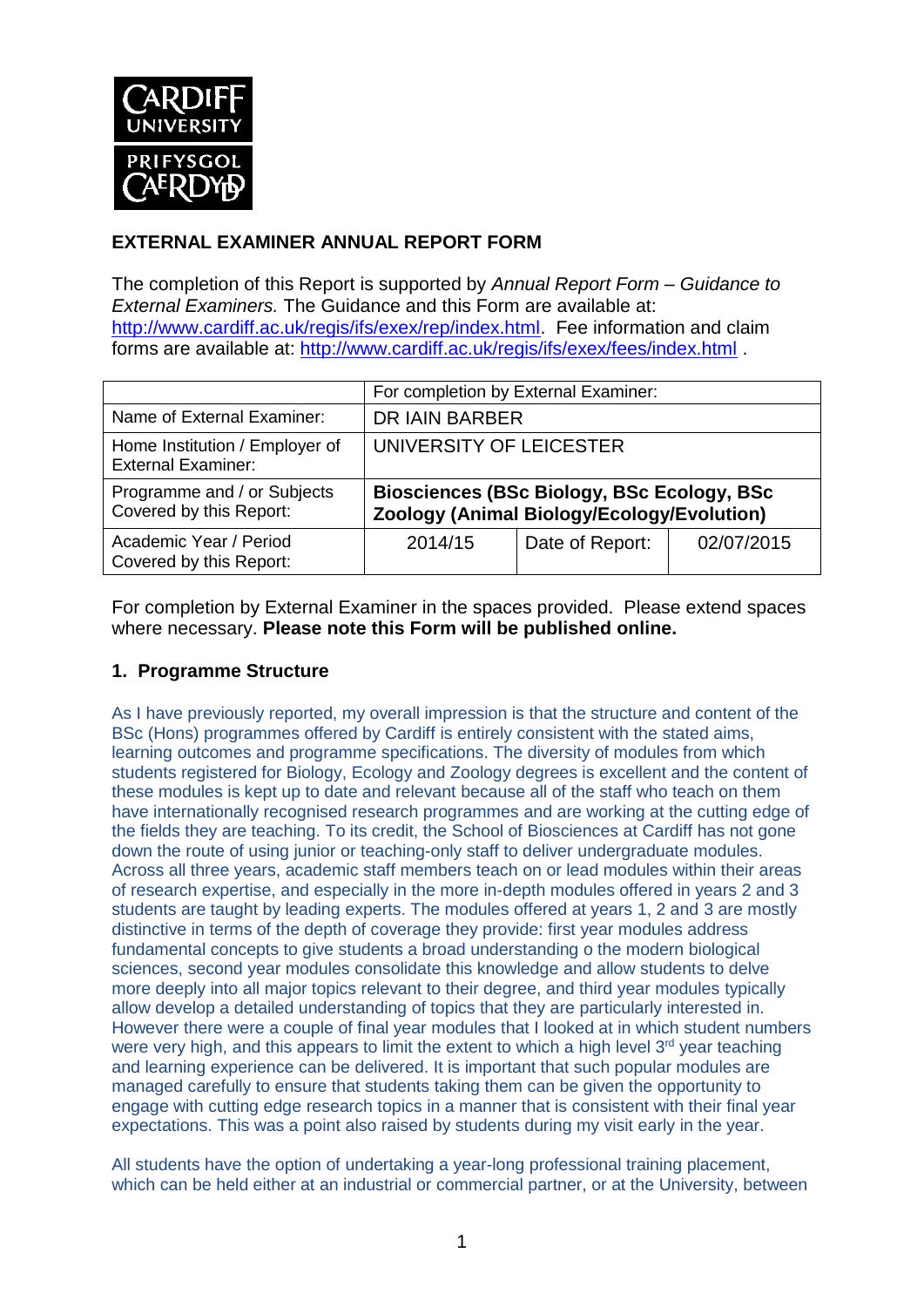years 2 and 3, and many students avail themselves of this valuable opportunity. In their final year all students undertake a substantial independent research project under the supervision of an academic member of staff. The range of projects – in terms of styles, approaches and topics – is very wide and allows students an opportunity to engage in primary research. This is a critically important part of an honours degree, and the general quality of the project reports that I was able to look through this year was very high.

## **2. Academic Standards**

The programme continues to maintain high academic standards in relation to those offered by other equivalent institutions in the UK, and in relation to benchmark statements. This year I was able to review coursework and exam scripts from a wide range of final year modules across the degree schemes I was examining, and the quality of the work produced by Cardiff students is consistently of high quality, with some examples of outstanding achievement.

I was especially impressed this year with the quality of some pieces of coursework produced on the *BI3114 Conservation Biology* module, particularly some of the reports produced for the Vortex modelling practical, which is a high-level and challenging activity that reallt stretches the students. Coursework on the *BI3134 Aquatic Resource Management and*  **Conservation** module was also of high quality, with some outstanding 'Briefing Papers' on topics of significant interest being produced by a number of students.

Students typically achieve well on the modules that they take, and the proportion of 'good' marks (i.e.  $1<sup>st</sup>$  and 2.1 marks,  $>60\%$ ) awarded across the modules that I looked at was impressive. My review of the coursework and exam scripts across the range of marks awarded gave confidence that students were being awarded marks that were consistent with detailed University guidance, and also were consistent with marks that would be given in other UK universities of equivalent standing.

Last year I felt the need to express some concern that standards had dipped slightly in the production and presentation of scientific data, particularly in terms of the production of results sections and I made a recommendation that further work was needed during years 1 and 2 to ensure the satisfactory development of these skills by all students. It appears that this has now been implemented and it is gratifying to see this year that the standard of presentation of scientific data was notably improved across the modules I looked at. This is not an easy thing to turn around, so staff should be congratulated on this; these standards now need to be maintained, or perhaps even improved still further, for future cohorts of students.

I was able to meet with a group of final year undergraduates during a visit to the department in January and I found this to be a really valuable experience. The students that I met with were bright, engaging and expressed candid and positive opinions of their experiences in Cardiff. They were especially complimentary about the quality of teaching they received and recognised the quality of the staff that were contributing to their modules. The few niggles that were raised – about the speed of return of feedback on some modules, and about a perceived relative lack of module choice in some specialised degree streams, for example – were not unusual or unique to Cardiff, and actually were not upheld by my independent scrutiny and understanding of the programme at Cardiff.

## **3. The Assessment Process**

The assessment process adopted by the School of Biosciences is robust and this year, as with other years, I have no doubts whatsoever that the students have left Cardiff with the degrees that they deserve. Academic assessment standards remain generally high and both exam scripts and coursework were typically extensively annotated, giving students helpful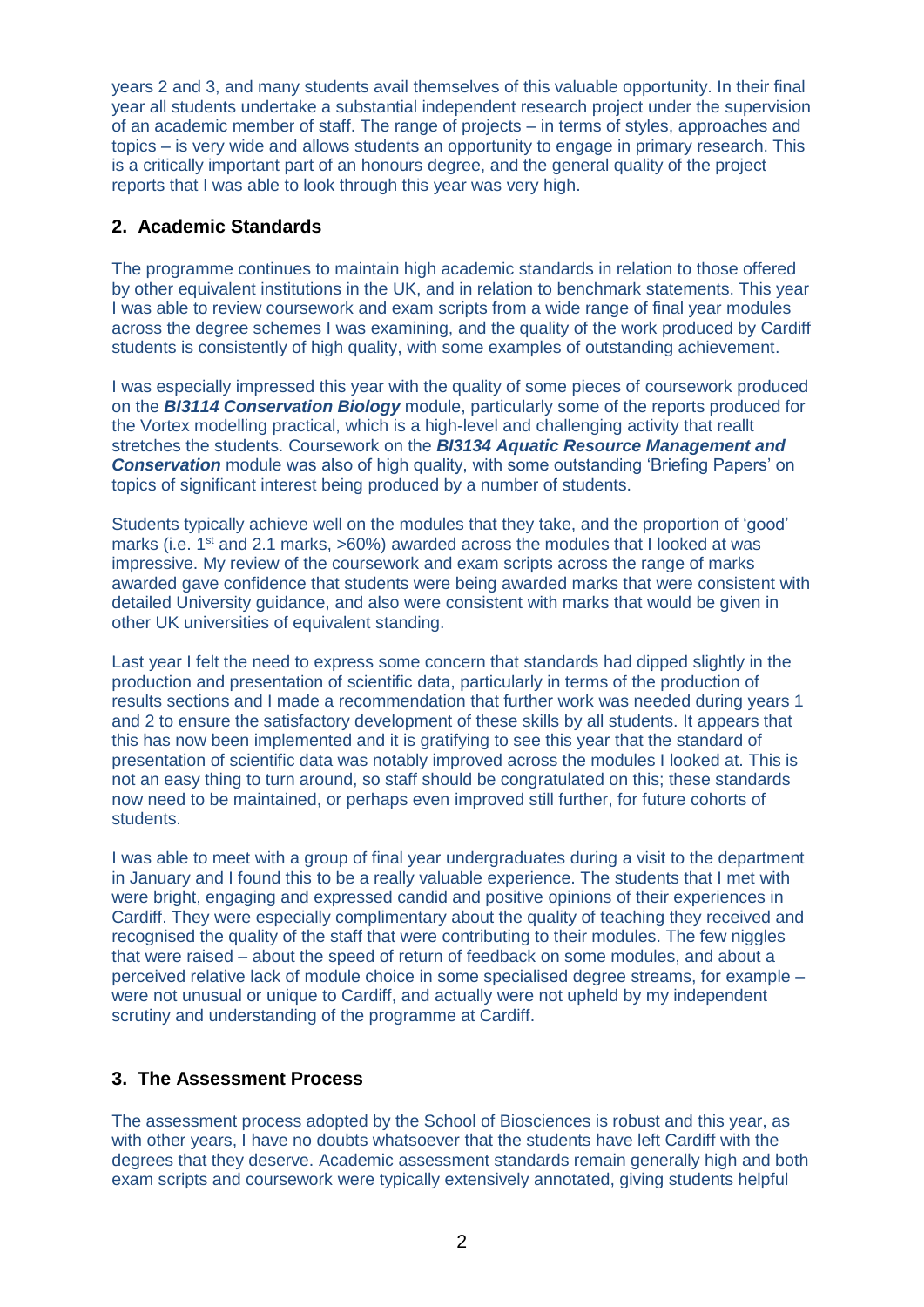feedback on their work and a clear indication of the reason for the mark awarded. Students are assessed in a wide range of skills across the three years, though in my opinion there is still perhaps too much focus on extended essay writing in the final year.

There is usually very clear evidence of moderation and / or second marking, in terms of both script annotations and marks awarded. In general, scripts are generally very well annotated by markers, and a very useful system of abbreviations is used to indicate various elements that can be used to guide grading (such as the inclusion of information gained from reading outside of the lecture material). Excellent examples of this included the coursework essays in *BI3136 Global Climate Change Ecology*, the coursework reports in *BI3132 Advanced Topics in Animal Behaviour* and especially the Vortex modelling exercise in *BI3114 Conservation Biology*, which also included very detailed summary comments, providing great feedback for students as to the strengths and weaknesses of their work. Fewer modules than last year could be identified in which inconsistency or lack of annotation was a problem, and it is excellent to see this good practice spreading widely throughout the programme.

I am rather surprised to see that the majority of coursework is still being handed in in hard copy, and marked by hand, rather than being submitted electronically and marked online using GradeMark or similar. Although academic staff can sometimes resist such innovations, experience from my own institution has convinced me of the many benefits that electronic hand in and marking can deliver, and once staff realise that it can speed up the job of marking coursework, as well as allow students access to more useful (and sometimes legible!) feedback, any such resistance soon disappears. In addition, this year I noticed that on a couple of modules students were penalized for images / figures that were not judged to be of high enough quality or not printed out clearly. In at least one case this was due to a student printing out work using a low-quality printer. Such problems would be avoided using electronic submission. I would even go so far as urging the School to consider electronic project submission.

#### **4. Year-on-Year Comments**

As with previous years, I received a detailed response to the report I submitted for 2013/14. I have already mentioned some of the positive responses to issues from last year in my comments above, so I will briefly mention some others here:

- *(a)* Previous limited use of the upper end of the mark range in *BI3132 Advanced Topics in Animal Behaviour* has been addressed, and it was good to see some higher marks being awarded this year for excellent and outstanding work – five scripts were awarded >75% this time, and a top mark of 82%.
- *(b)* There is still a rather more obvious skew than would be ideal in terms of the popularity of questions being set in some modules. I previously raised this as an issue because there were some modules with really extreme patterns; this year the patterns were not so extreme, but still some questions on certain topics proved unpopular. Notably, in at least two modules (*BI3132 Advanced Topics in Animal Behaviour* and *BI3114 Conservation Biology* these questions pertained to applied aspects of the module, where students were asked to move away from the relative comfort of theory and example-based answers and talk about the application of ideas to real-world problems. This is a shame, and it would be great to see module convenors think about how they can increase student engagement and confidence in these important aspects of modules.
- (c) Last year, as a result of a very short lead in time between the end of exams and the arrival of external examiners, the availability of marksheets, scripts and coursework and the general level of organisation, was below the high standards set in my previous visits. This year, I am very pleased to say that level of preparedness was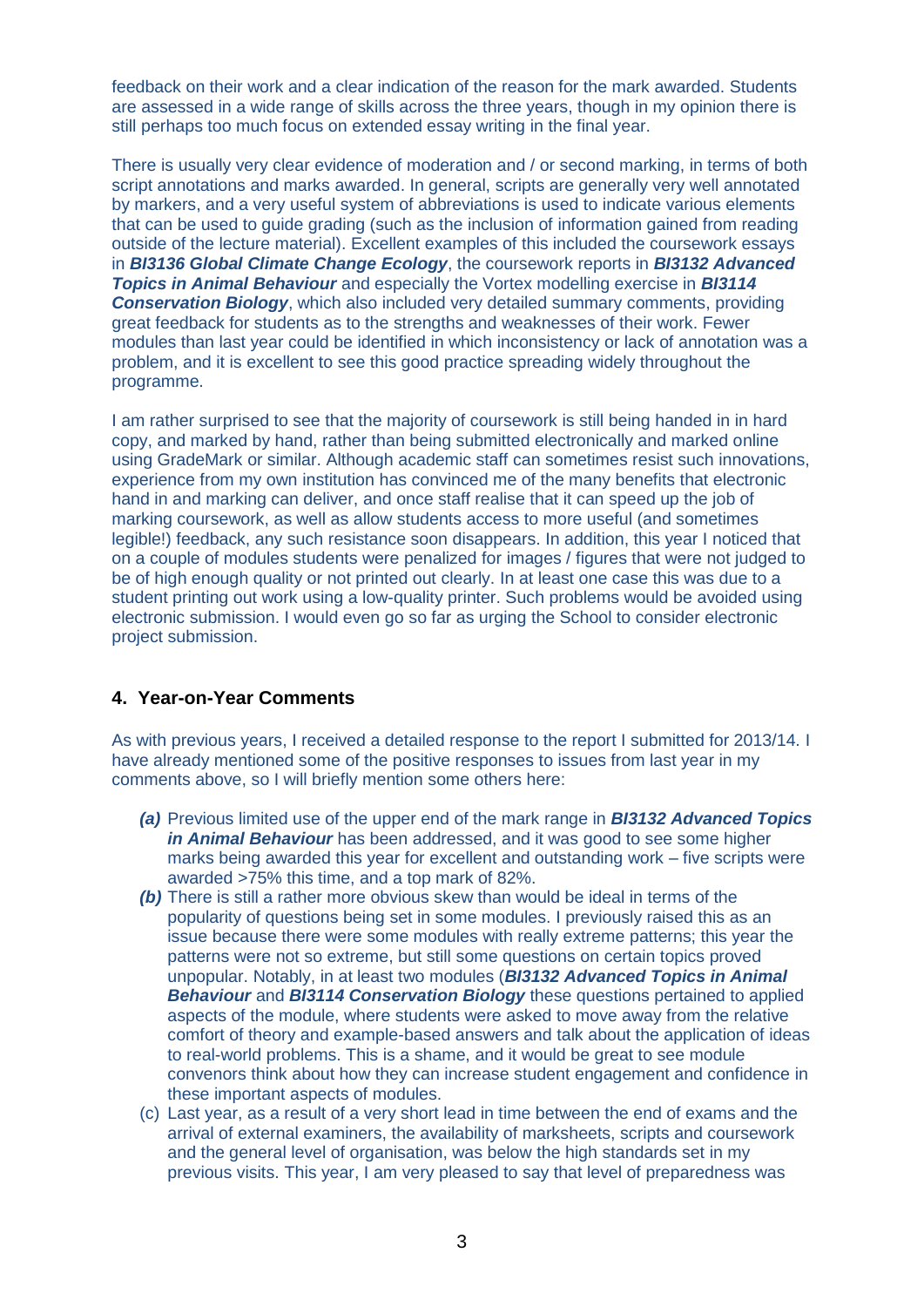excellent, and all materials that were needed for my visit were available immediately. Module mark sheets still do not provide a breakdown of module marks by degree class, which is apparently a limitation of the software being used, but it was very useful this year to have access to direct comparisons between modules, with a sheet that summarised performance across all modules and highlighted modules with especially high or low levels of attainment.

(d) Last year I commented on the relatively poor level of referencing across may modules, and unfortunately this is one area in which it is not clear that there has been much of an improvement. In a number of modules, students were allowed to get away with submitting work with incorrectly and inconsistently formatted reference lists. Markers must pick students up on these issues, which are being allowed to slide a little too far at present. Has any consideration been given to training students in the use of bibliographic software packages such as Endnote or Mendeley?

# **5. Preparation / Induction Activity (for new External Examiners only)**

#### N/A

### **6. Noteworthy Practice and Enhancement**

There are numerous examples of best practice across the School, and I identify below some of the key things that I think Cardiff does especially well:

- a. Consistently extensive annotation of exam scripts and coursework. There are now very few modules for which this is not the case. The systems of annotation very clearly identifies the reasons for particular marks being awarded.
- b. Detailed criteria for ascribing particular marks. I especially like your way of marking projects, whereby markers highlight particular phrases from different grade boxes to describe the quality of the various sections of the report. This is an elegant solution to the problem of marking an often complex piece of work, and leads to reliable and repeatable marking.
- c. Markers are increasingly prepared to use the full spectrum of marks, especially at the top end for outstanding work.
- d. Really helpful and instructive feedback to students is now being provided in more modules.
- e. Some really innovative and challenging coursework exercises are being devised and developed that really push students and allow the very best (as well as the weaker) students to differentiated.
- f. I especially like the use of a detailed coursework brief in many modules, which gives substantial detail to the students about the purpose and aims of the coursework as well as providing practical assistance for completion of the work. Providing such documentation both aids the students and also aids staff, who should not then need to answer high volumes of student queries about coursework exercises. I would recommend such briefs are used across all modules.

# **7. Appointment Overview (for retiring External Examiners only)**

I have thoroughly enjoyed my time as external examiner for the Biosciences degrees at Cardiff, and have a very high opinion of the quality of the degrees that are awarded by the University to students on the BSc Biology, BSc Ecology, BSc Zoology (Animal Biology/Ecology/Evolution) programmes. The professionalism of the undergraduate administration team in handling the very large volume of work generated by such a sizeable and increasingly demanding undergraduate population, together with the dedication,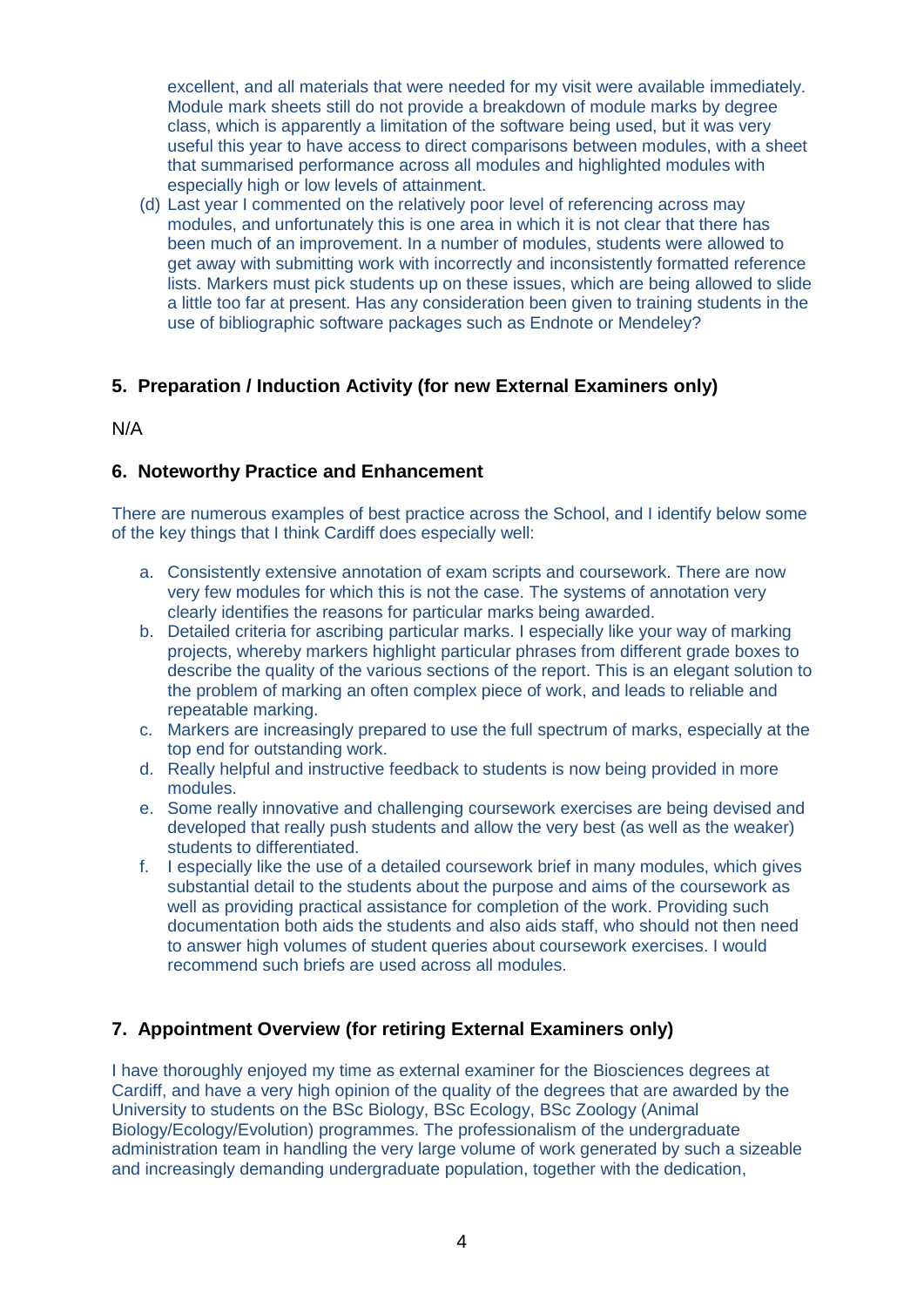expertise and caring attitude of the academic staff delivering the teaching is key to the success of your programmes. From meeting with them on a number of occasions it is clear that students at Cardiff really enjoy their time in the School of Biosciences, and it is easy to see why from my review, over four years, of the academic experience they receive. In common with similar departments at all UK universities, the School will face some significant challenges in the future – perhaps most notably how teaching quality can be maintained during a time of increasing student demand at a time of likely static (at best) teaching income – but the School of Biosciences at Cardiff is well positioned to manage such challenges effectively. I wish you and your students all the best over the coming years.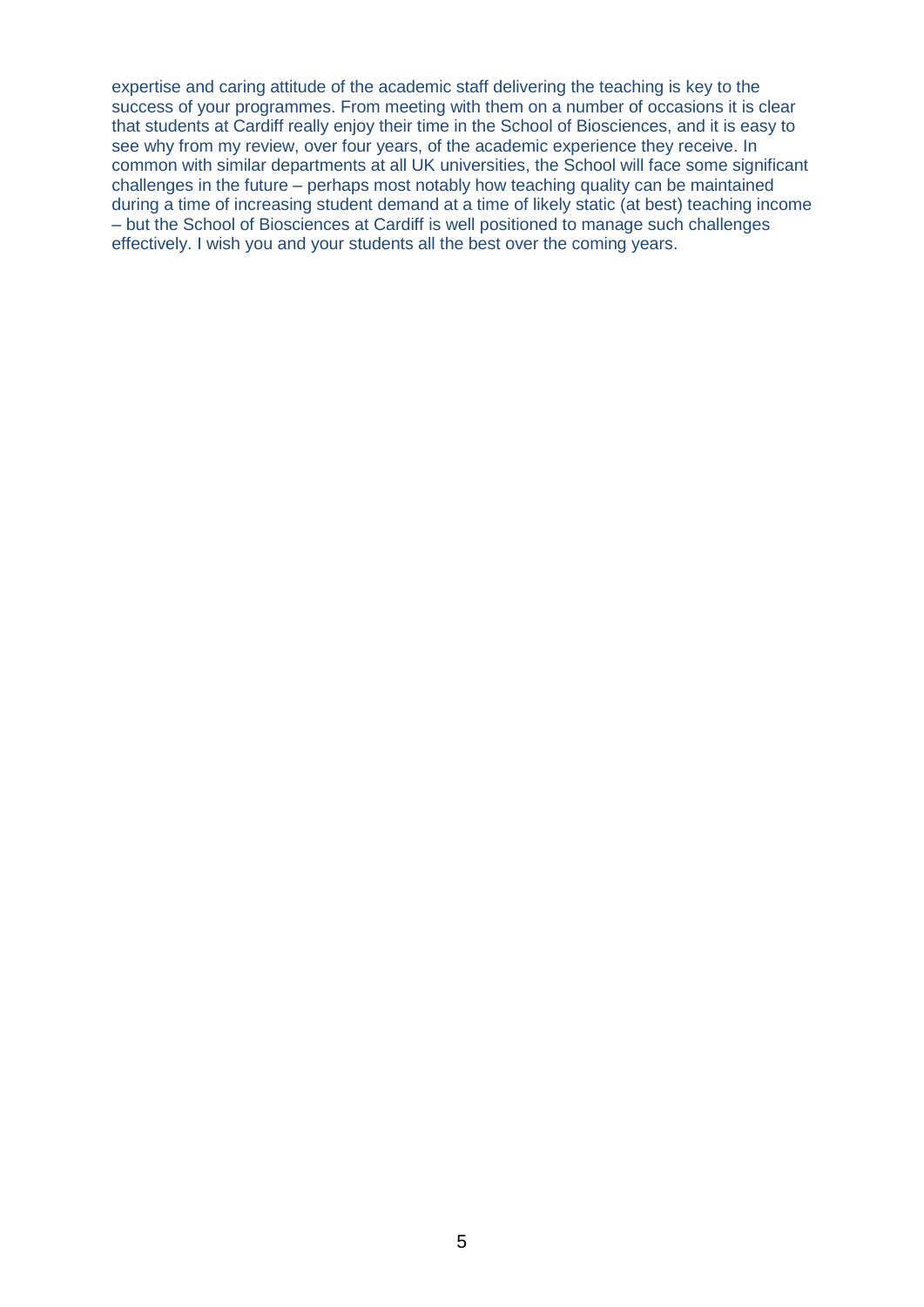# **8. Annual Report Checklist**

Please include appropriate comments within Sections 1-7 above for any answer of 'No'.

|                                          |                                                                                                                                                             | <b>Yes</b><br>(Y) | <b>No</b><br>(N) | N/A<br>(N/A) |  |
|------------------------------------------|-------------------------------------------------------------------------------------------------------------------------------------------------------------|-------------------|------------------|--------------|--|
| <b>Programme/Course Information</b>      |                                                                                                                                                             |                   |                  |              |  |
| 8.1                                      | Did you receive sufficient information about the Programme and<br>its contents, learning outcomes and assessments?                                          | Y                 |                  |              |  |
| 8.2                                      | Were you asked to comment on any changes to the assessment<br>of the Programme?                                                                             |                   |                  | N/A          |  |
| <b>Draft Examination Question Papers</b> |                                                                                                                                                             |                   |                  |              |  |
| 8.3                                      | Were you asked to approve all examination papers contributing<br>to the final award?                                                                        | Y                 |                  |              |  |
| 8.4                                      | Were the nature, spread and level of the questions appropriate?                                                                                             | Y                 |                  |              |  |
| 8.5                                      | Were suitable arrangements made to consider your comments?                                                                                                  | Y                 |                  |              |  |
|                                          | <b>Marking Examination Scripts</b>                                                                                                                          |                   |                  |              |  |
| 8.6                                      | Did you receive a sufficient number of scripts to be able to assess<br>whether the internal marking and classifications were appropriate<br>and consistent? | Y                 |                  |              |  |
| 8.7                                      | Was the general standard and consistency of marking<br>appropriate?                                                                                         | Y                 |                  |              |  |
| 8.8                                      | Were the scripts marked in such a way as to enable you to see<br>the reasons for the award of given marks?                                                  | Y                 |                  |              |  |
| 8.9                                      | Were you satisfied with the standard and consistency of marking<br>applied by the internal examiners?                                                       | Y                 |                  |              |  |
| 8.10                                     | In your judgement, did you have the opportunity to examine a<br>sufficient cross-section of candidates' work contributing to the<br>final assessment?       | Y                 |                  |              |  |
|                                          | <b>Coursework and Practical Assessments</b>                                                                                                                 |                   |                  |              |  |
| 8.11                                     | Was the choice of subjects for coursework and / or practical<br>assessments appropriate?                                                                    | Y                 |                  |              |  |
| 8.12                                     | Were you afforded access to an appropriate sample of<br>coursework and / or practical assessments?                                                          | Y                 |                  |              |  |
| 8.13                                     | Was the method and general standard of assessment<br>appropriate?                                                                                           | Y                 |                  |              |  |
| 8.14                                     | Is sufficient feedback provided to students on their assessed<br>work?                                                                                      | Y                 |                  |              |  |
|                                          | <b>Clinical Examinations (if applicable)</b>                                                                                                                |                   |                  |              |  |
| 8.15                                     | Were satisfactory arrangements made for the conduct of clinical<br>assessments?                                                                             |                   |                  | N/A          |  |
|                                          | <b>Sampling of Work</b>                                                                                                                                     |                   |                  |              |  |
| 8.16                                     | Were you afforded sufficient time to consider samples of<br>assessed work?                                                                                  | Y                 |                  |              |  |
| <b>Examining Board Meeting</b>           |                                                                                                                                                             |                   |                  |              |  |